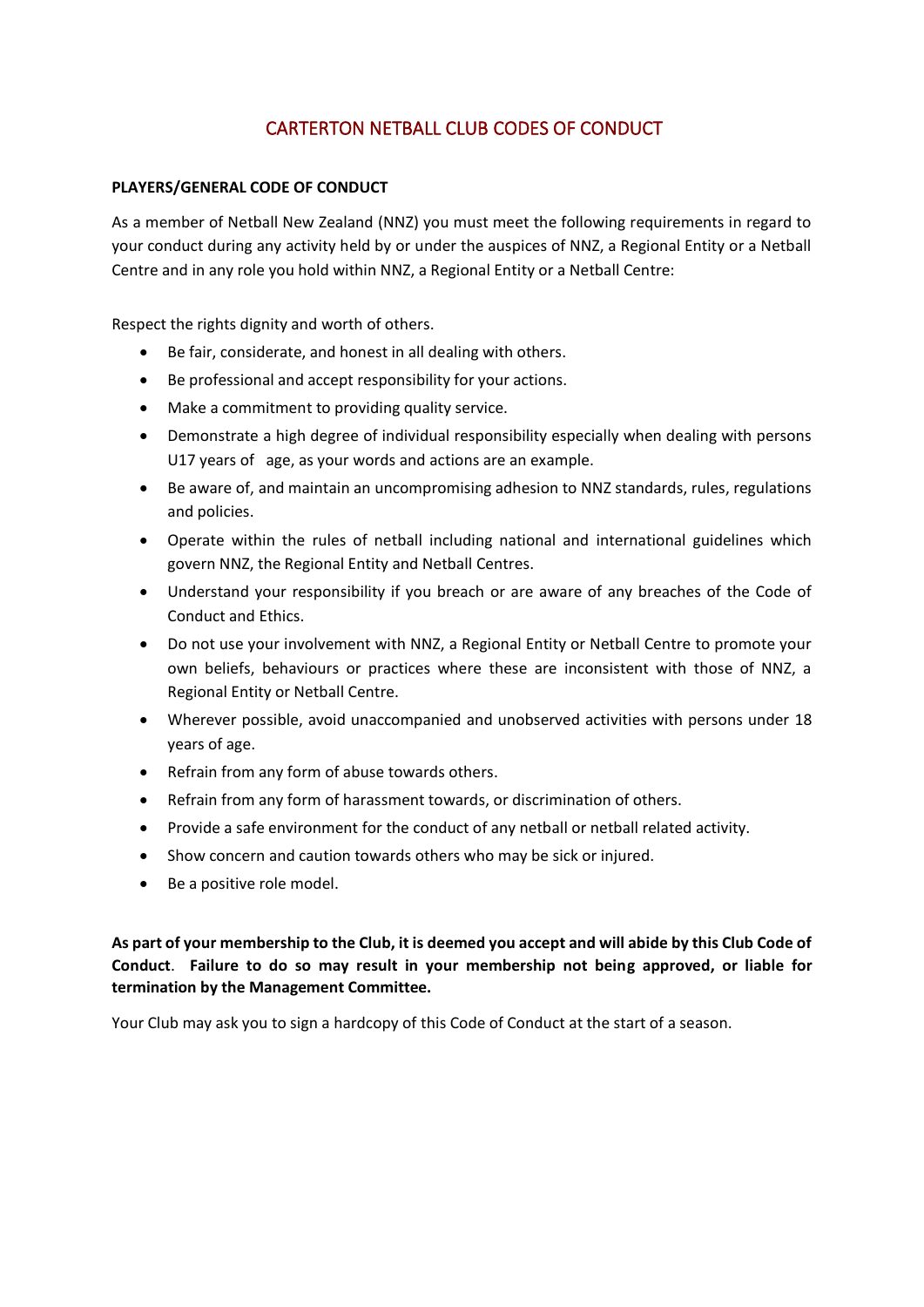#### **COACHES CODE OF CONDUCT**

As a coach in any netball or netball related activity held under the auspices of NNZ, a Zone or a Netball Centre you must meet the following requirements regarding your conduct during any such activity or event:

- Promote the Player's Code of Behaviour with players at every opportunity.
- Respect the rights, dignity and worth of every individual as a human being.
- Maintain high standards of integrity.
- Be a positive role model and act in a way that projects a positive image of coaching.
- Be Professional.
- Make a commitment to providing a quality service to your players.
- Provide a safe environment for training and competition.
- Protect your players from any form of personal abuse.
- Develop and promote team respect for opponents as well as calls made by the officials.

**As part of your membership to the Club, it is deemed you accept and will abide by this Club Code of Conduct**. **Failure to do so may result in your membership not being approved, or liable for termination by the Management Committee.**

Your Club may ask you to sign a hardcopy of this Code of Conduct at the start of a season.